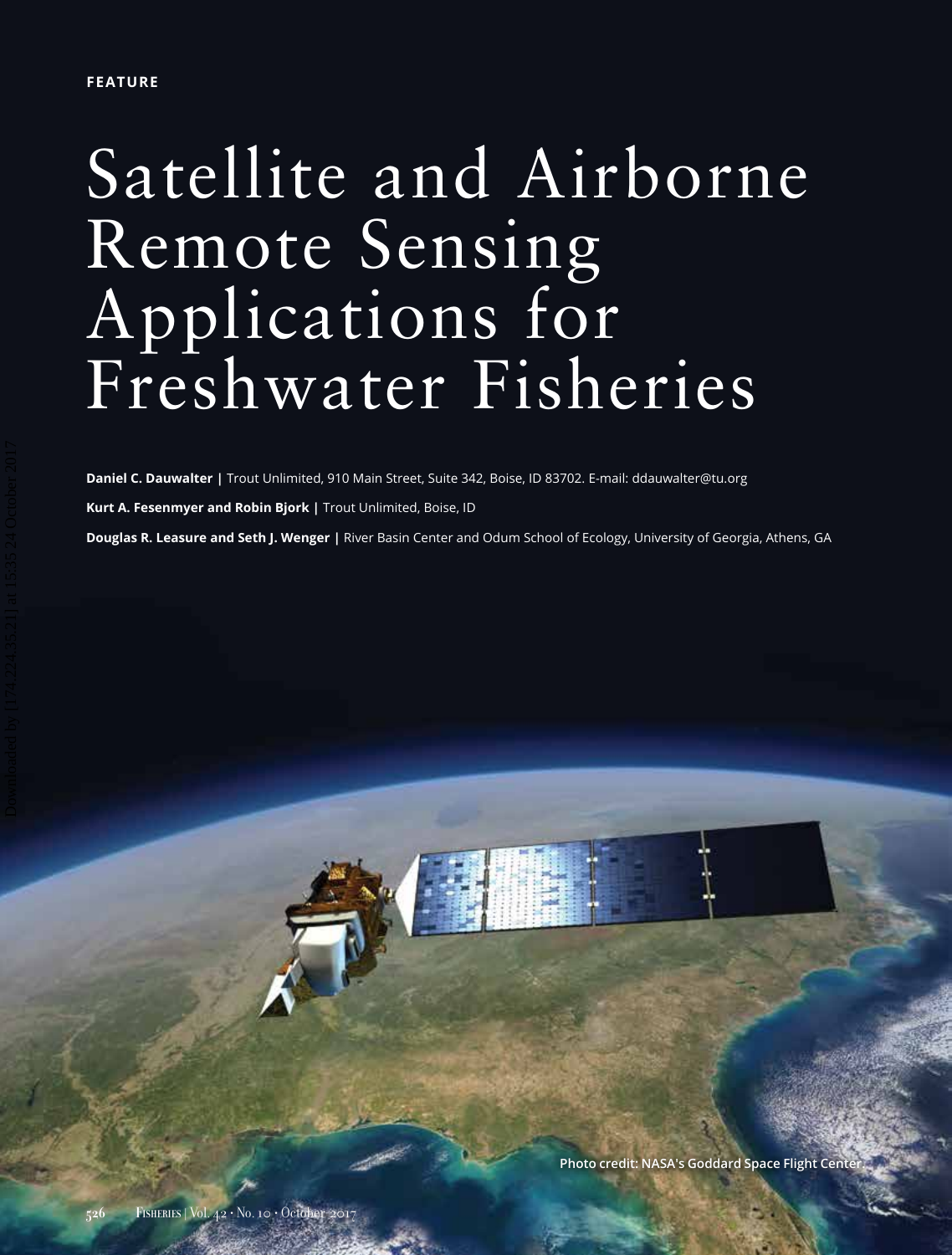Remote sensing has been pivotal to our understanding of freshwater fisheries, and we review this rapidly changing field with a focus on satellite and airborne applications. Historical applications emphasized spatial variation in the environment (e.g., watershed land use and in situ primary productivity), but improved access to imagery archives facilitates better change detection over time. New sensor platforms and technology now yield imagery with higher spatial, temporal, and spectral resolutions than ever before, which has accelerated development of remote sensing products that more accurately characterize aquatic environments. Free access to imagery archives, cloud computing, and availability of derived products linked to national hydrography databases are all removing historical barriers to its use by fisheries professionals. These advances in remote sensing have allowed new questions to be answered at finer spatial resolutions across broader landscapes and longer time frames, providing a new big-picture perspective to freshwater fisheries conservation and management.

### **INTRODUCTION**

Remote sensing has revolutionized how fisheries biologists study ecological patterns and processes at broad spatial scales. Remote sensing data have been critical in uncovering the fundamental relationships between fish distributions and their surrounding landscapes (Johnson and Gage 1997), and they have informed conservation needs for freshwater systems that often contain high levels of biodiversity or harbor important recreational and commercial fisheries (Hughes et al. 2006; Wirth et al. 2012). Some derived data sets, defined as data sets secondarily derived from primary remote sensing data such as the National Land Cover Dataset (NLCD) derived from Landsat multispectral data, are now routinely used to understand how land use and land cover influence aquatic habitats and biota (Hughes et al. 2006). Thermal sensors are also widely used to understand temperature influences on fish stocks across aquatic landscapes (Dugdale 2016). The number of potentially useful remotely sensed products of increasingly high spatial and temporal resolution has proliferated in the last decade, and many of these products are not well known in the fisheries community. At the same time, new tools render these data sets more accessible to those without specialized training. In short, the field is changing dramatically. Our goal in this article is to demystify the field of remote sensing for freshwater fisheries biologists by exploring recent applications of airborne and spaceborne remote sensing (as opposed to ground-based or underwater sensors) to freshwater fisheries and highlighting emerging tools that facilitate broader use.

To start, rapid technological advances have produced remote sensors that collect data at higher spatial, temporal, and spectral resolutions than what were collected just a decade ago (Figure 1), and these data are becoming increasingly accessible due to affordable or free, easy-to-use archives and data delivery platforms. This, along with the increasing availability of custom data sets, has improved the ability to match remote sensing data to specific fisheries questions over both space and time (Table 1). For example, many satellite-based sensors collect data at the same location on Earth at a spatial resolution of several meters every few days (see Supplementary File: Table S1). Microsatellite companies, such as Planet Labs (San Francisco, California), process custom orders for high-resolution imagery of specific places on Earth, and many sensors, such as forward-looking infrared sensors, are routinely deployed on aircraft for custom applications (Vatland et al. 2015). Hyperspectral sensors containing hundreds of highresolution (narrow) spectral bands are becoming more common (versus multispectral sensors with three or four low-resolution [broad] spectral bands), and increased spectral resolution has allowed more precise identification of specific aquatic habitats from imagery, such as identifying wetland vegetation to the species level (Adam et al. 2010).

Concurrently, new policies and capabilities are rapidly overcoming historical challenges to the use of remote sensing imagery: accessibility and cost of imagery archives; expertise

needed to process raw imagery and apply it to specific problems; and computer storage and computational power, especially for applications covering large spatial extents (Rose et al. 2014; Turner et al. 2015). For example, since 2008, the U.S. Geological Survey (USGS) and National Aeronautics and Space Administration (NASA) have allowed free access to Landsat archives dating back to 1972, and the U.S. National Oceanic and Atmospheric Administration provides Advanced Very High Resolution Radiometer (AVHRR) data beginning in 1981 (Turner et al. 2015). Similarly, free cloud-based data storage and computing platforms such as Google Earth Engine and NASA Earth Exchange facilitate access to satellite imagery and geospatial archives and have stimulated analytical applications of archived data such as Climate Engine (Huntington et al. 2017) and Global Surface Water Explorer (Pekel et al. 2016).

Using remote sensing for different fisheries applications requires careful consideration of the varying characteristics of remote sensing data and derived products. For many sensors, there is a tradeoff between spatial and temporal resolution, and use of specific imagery should be determined by the spatial and temporal resolution and extent of the question at hand (Figure 2). New products continue to be derived from long-standing satellite missions (e.g., new versions of NLCD from Landsat), and new satellite missions come with their own derived products (e.g., Global Vegetation Index from Sentinel-3). Finally, satellite imagery and derived products continue to be used in various image classification and statistical models that quantify elements of freshwater ecosystems, and these uses have proliferated in the last decade (Palmer et al. 2015; Dörnhöfer and Oppelt 2016; Dugdale 2016).

# **A REVIEW OF FISHERIES APPLICATIONS Land Cover and Land Use**

The most widely used remote sensing data in freshwater systems have been satellite-derived measures of land cover and land use. Landsat-derived NLCD or USGS National Gap Analysis Program land cover data sets (30-m resolution) have been commonly used to link watershed land cover (e.g., coniferous forest) and land uses (e.g., urban, agriculture) to the distribution and abundance of aquatic organisms (Hughes et al. 2006). Freshwater fish ecologists are often particularly interested in riparian vegetation (Figure 3; Macfarlane et al. 2016), which can be difficult to characterize adequately at the 30-m resolution of NLCD (Goetz 2006). Consequently, airborne applications that yield multispectral data at high spatial resolutions (1 m or less) have been used, albeit at smaller spatial extents and with substantial image processing times. For example, Dauwalter et al. (2015) used airborne National Agriculture Imagery Program (NAIP) imagery (1-m spatial resolution) in a supervised, object-oriented classification—whereby the user inputs the classes to be defined using the spectral and textural statistical patterns in an image—to identify woody vegetation in narrow riparian zones in the western United States that was more predictive of Columbia River Redband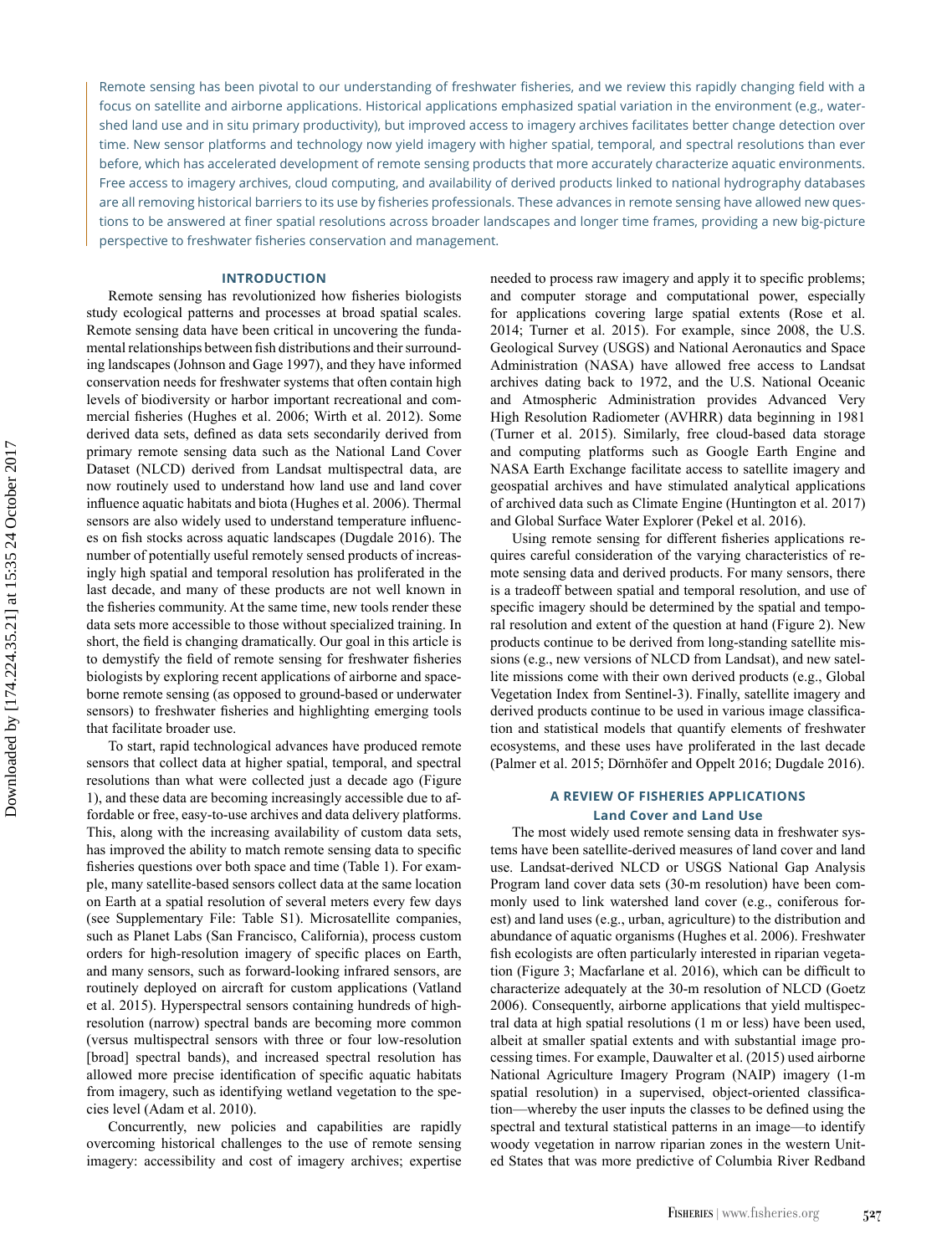

**Figure 1. Sentinel 2 satellite true color images (10-m resolution) of the Detroit River delta at the confluence with Lake Erie on June 29, 2016 (top panel), and the confluence of the Tennessee River (south) with the Ohio River (north) on February 6, 2016 (bottom panel). Both images were downloaded using Copernicus Open Access Hub.**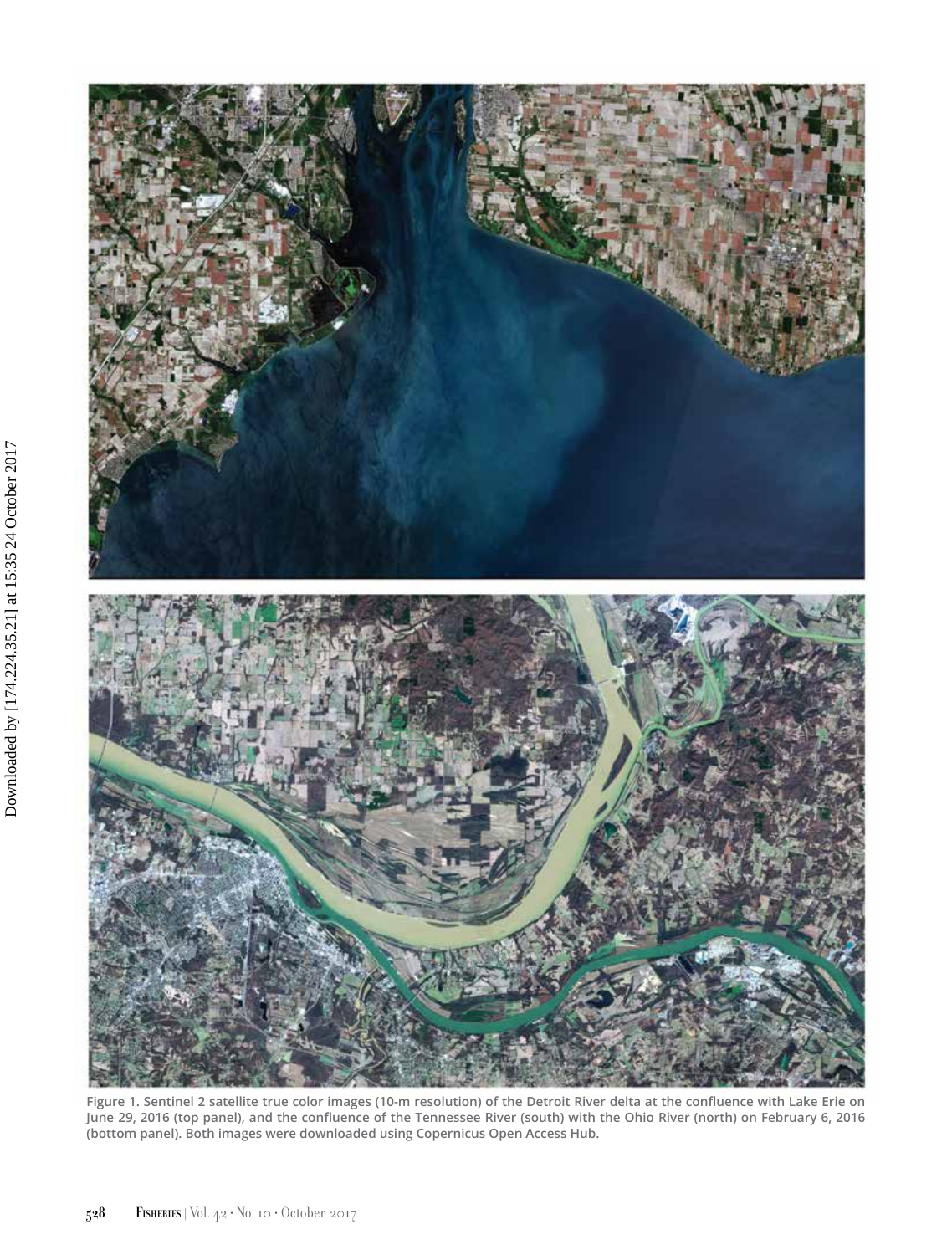**Table 1. Applications of remote sensing platforms (satellites and sensors) and derived data used to describe freshwater ecosystem components.** 

| Indirect                                  | <b>Direct</b>                                            | Satellite/<br>sensor                                   | <b>Derived product</b>                                       | abic in applications of remote sensing platforms (satemees and sensors) and derived data ased to acsende incsiniater ecosystem components.<br>Application | Reference                        |
|-------------------------------------------|----------------------------------------------------------|--------------------------------------------------------|--------------------------------------------------------------|-----------------------------------------------------------------------------------------------------------------------------------------------------------|----------------------------------|
| Climate                                   |                                                          |                                                        |                                                              |                                                                                                                                                           |                                  |
| Air temperature                           | Stream<br>temperature                                    | Terra/Aqua<br><b>MODIS</b>                             | Land surface<br>temperature                                  | Model daily stream temperature                                                                                                                            | Falke et al. (2013)              |
| Precipitation                             | Streamflow                                               | Multiple inputs<br>into REGCM3<br>climate model        | Variable infiltration<br>capacity hydrologic<br>metrics      | Winter flood frequency effects on<br>salmonid occurrence                                                                                                  | Wenger et al. (2011)             |
| Watershed                                 |                                                          |                                                        |                                                              |                                                                                                                                                           |                                  |
| Elevation                                 | Valley confine-<br>ment                                  | Multiple sources                                       | National elevation data<br>set                               | Identify habitat of nonnative<br>species                                                                                                                  | Wenger et al. (2011)             |
| Land use/cover                            | Converted lands                                          | Landsat<br>Thematic<br>Mapper (TM)                     | <b>NLCD</b>                                                  | Identify effect of land conversion<br>on fishes                                                                                                           | Hughes et al. (2006)             |
| Terrestrial<br>vegetation<br>productivity | <b>NPP</b>                                               | Terra MODIS                                            | <b>NPP</b>                                                   | Predict global patterns in fish<br>species richness                                                                                                       | Pelayo-Villamil et al.<br>(2015) |
|                                           | Organic input                                            | Landsat Leica<br>ADS40                                 | Organic matter export                                        | Predict fish growth from terrestrial<br>organic matter export to lakes                                                                                    | Tanentzap et al.<br>(2014)       |
|                                           | Chlorophyll-a                                            | <b>AVHRR</b>                                           | <b>NDVI</b>                                                  | Predict anadromy from lake<br>productivity                                                                                                                | Finstad and Hein<br>(2012)       |
| Riparian land use/<br>cover               | Stream buffer<br>vegetation<br>height and<br>composition | Various                                                | Various                                                      | Characterize riparian vegetation                                                                                                                          | Goetz (2006)                     |
| Vegetation coverage                       | Solar radiation                                          | Landsat TM and<br>EMT+                                 | Custom land cover map                                        | Identify wildfire impacts on stream<br>temperature                                                                                                        | Isaak et al. (2010)              |
| Riparian vegetation                       | Vegetation<br>structure                                  | Quickbird                                              | Custom vegetation map                                        | Characterize riparian vegetation<br>structure                                                                                                             | Johansen et al.<br>(2007)        |
| Riparian vegetation                       | Vegetation type                                          | GeoEye                                                 | Custom native and non-<br>native vegetation map              | River restoration prioritization                                                                                                                          | Macfarlane et al.<br>(2017)      |
| Woody riparian<br>vegetation              | Habitat condi-<br>tion                                   | Airborne<br>multispectral                              | <b>NAIP</b>                                                  | Characterize riparian and trout<br>habitat in desert streams                                                                                              | Dauwalter et al.<br>(2015)       |
| In-channel<br>vegetation                  | Fluvial dynamics                                         | Airborne<br>and SPOT<br>multispectral                  | Custom vegetation map                                        | Vegetation dynamics                                                                                                                                       | Hervouet et al.<br>(2011)        |
| Shoreline<br>development                  | Number of<br>docks                                       | Airborne<br>multispectral                              | <b>NAIP</b>                                                  | Quantify shoreline development                                                                                                                            | Beck et al. (2013)               |
| In situ                                   |                                                          |                                                        |                                                              |                                                                                                                                                           |                                  |
| Stream temperature                        | Thermal habitat                                          | Airborne<br>Therma-CAM<br>SC640                        | Thermal infrared                                             | Thermal habitat heterogeneity                                                                                                                             | Vatland et al. (2015)            |
| River altimetry                           | River gaging                                             | <b>ENVISAT and</b><br><b>JASON</b>                     | Microwave                                                    | Satellite river gaging                                                                                                                                    | Van Dijk et al. (2016)           |
| Reservoir surface<br>temperature          | Thermal habitat<br>and fish growth<br>potential          | Airborne TIR;<br>Landsat 5 TM                          | Thermal infrared; ther-<br>mal band                          | Anthropogenic impact to fish<br>growth potential                                                                                                          | Budy et al. (2011)               |
| River surface ice                         | Upwelling                                                | RADARSAT-1<br>SAR; ALOS<br>AVNIR-2                     | C-band; multiband                                            | Identify upwelling areas and<br>salmon spawning habitat                                                                                                   | Wirth et al. (2012)              |
| Aquatic macrophyte                        | Larval fish<br>habitat                                   | Landsat TM,<br>EMT+                                    | Enhanced Vegetation<br>Index                                 | Aquatic macrophyte dynamics and<br>fish recruitment                                                                                                       | Massicotte et al.<br>(2015)      |
| Aquatic macrophyte                        | Physical habitat<br>structure                            | Landsat TM,<br>EMT+, MSS                               | NDVI, normalized dif-<br>ference water index,<br>reflectance | Temporal trends in aquatic<br>vegetation                                                                                                                  | Zhao et al. (2013)               |
| Channel elevation                         | Channel<br>morphology                                    | Experimental<br>Advanced<br>Airborne<br>Research LiDAR | Elevation                                                    | Geomorphic controls on redd<br>distribution                                                                                                               | McKean et al. (2008)             |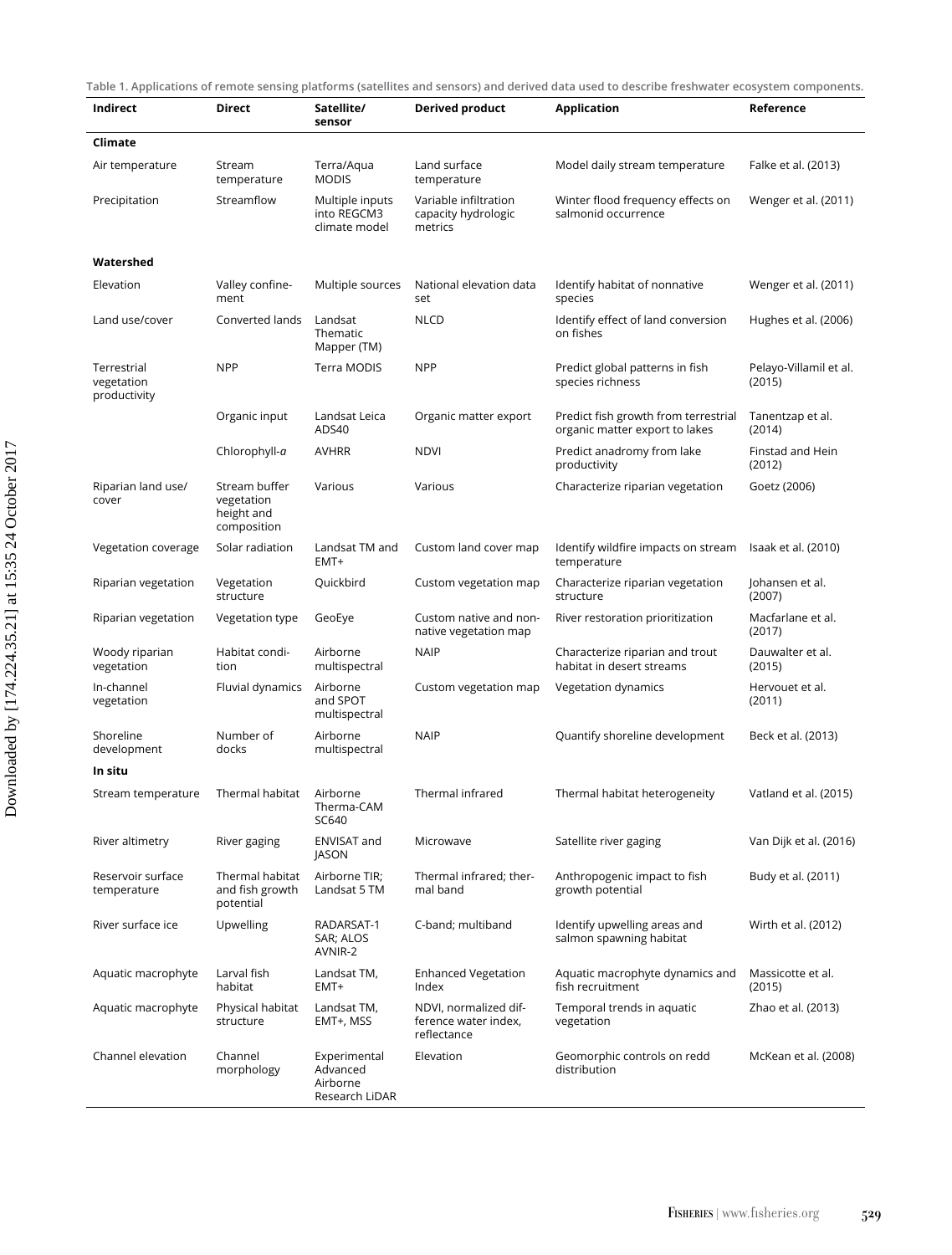

**Figure 2. Contrast of spatial and temporal resolution of Landsat 5 Thematic Mapper (left panel: 30-m spatial and ~16-day temporal resolutions) and Terra Moderate Resolution Imaging Spectroradiometer (right panel: 500-m spatial and 1-day temporal resolutions) imagery during May 1, 2011, in upper Salmon Falls Creek watershed, Nevada. Top panels show surface reflectance formatted as natural color images. Bottom panels show derived snow cover data products; bottom left panel is the Landsat image processed using the Fmask algorithm, and bottom right panel is Terra-MODIS based NASA/USGS Land Processes Distributed Active Archive Center 1-km resolution Science Data Set. Note that cloud cover and cloud shadows result in unusable snow cover data (invalid observations) in both data products. Both images were accessed and processed using Google Earth Engine.**

Trout *Oncorhynchus mykiss gairdneri* distribution and abundance than field data. Others have used high-resolution NAIP imagery to quantify the number of docks as an index of shoreline development, a known stressor in glacial lakes (Beck et al. 2013).

New hyperspectral imagery has helped to overcome some of the historical limitations of using multispectral imagery for vegetation mapping. Multispectral sensors (e.g., Landsat Operational Land Imager) measure electromagnetic radiation in only a few spectral bands, but hyperspectral sensors (e.g., Earth Observing-1 Hyperion sensor) can measure hundreds or thousands of spectral bands, potentially allowing species-level identification of dominant plants instead of just generalized vegetation types. For example, Hestir et al. (2008) used airborne hyperspectral data at a 3-m spatial resolution to map several invasive aquatic plants in the Sacramento–San Joaquin River delta. Better resolution in future land cover products will yield a more nuanced understanding of how vegetation and land use influence aquatic ecosystems.

In addition to mapping vegetation, remote sensing has been used to inventory and monitor water bodies. Verpoorter et al. (2014) used Landsat 7 Enhanced Thematic Mapper Plus (ETM+) and the NASA Shuttle Radar Topography Mission elevation data to develop a global inventory of lakes that contains geographic and morphometric data. Multiple remote sensing products have also been used to inventory and monitor wetlands over broad areas (Adam et al. 2010). These remote sensing monitoring efforts will be key to tracking changes in freshwater resources over time, as shown by Donchyts et al. (2016), who used 30-m Landsat data to monitor water-to-land and land-to-water conversions globally from 1985 to 2015 due to water use, reservoir construction, sea level rise, and myriad other factors. New satellite missions, such as Sentinel-2 launched by the European Space Agency in 2015, are designed specifically for global monitoring of vegetation, soil, and water.

## **Topography and Geomorphology**

Watershed topography reflects underlying geology and climate and, in turn, influences hydrology and other aquatic ecosystem components (Johnson and Gage 1997). Historically, watershed topography and elevation were derived from topographic maps, which were created from stereoscopic aerial photo interpretation. Ten-meter resolution digital elevation models (DEMs) derived from older 1:24,000 topographic maps are commonly used to characterize watershed topography and elevation that repeatedly have shown to correlate with fish distributions (Hughes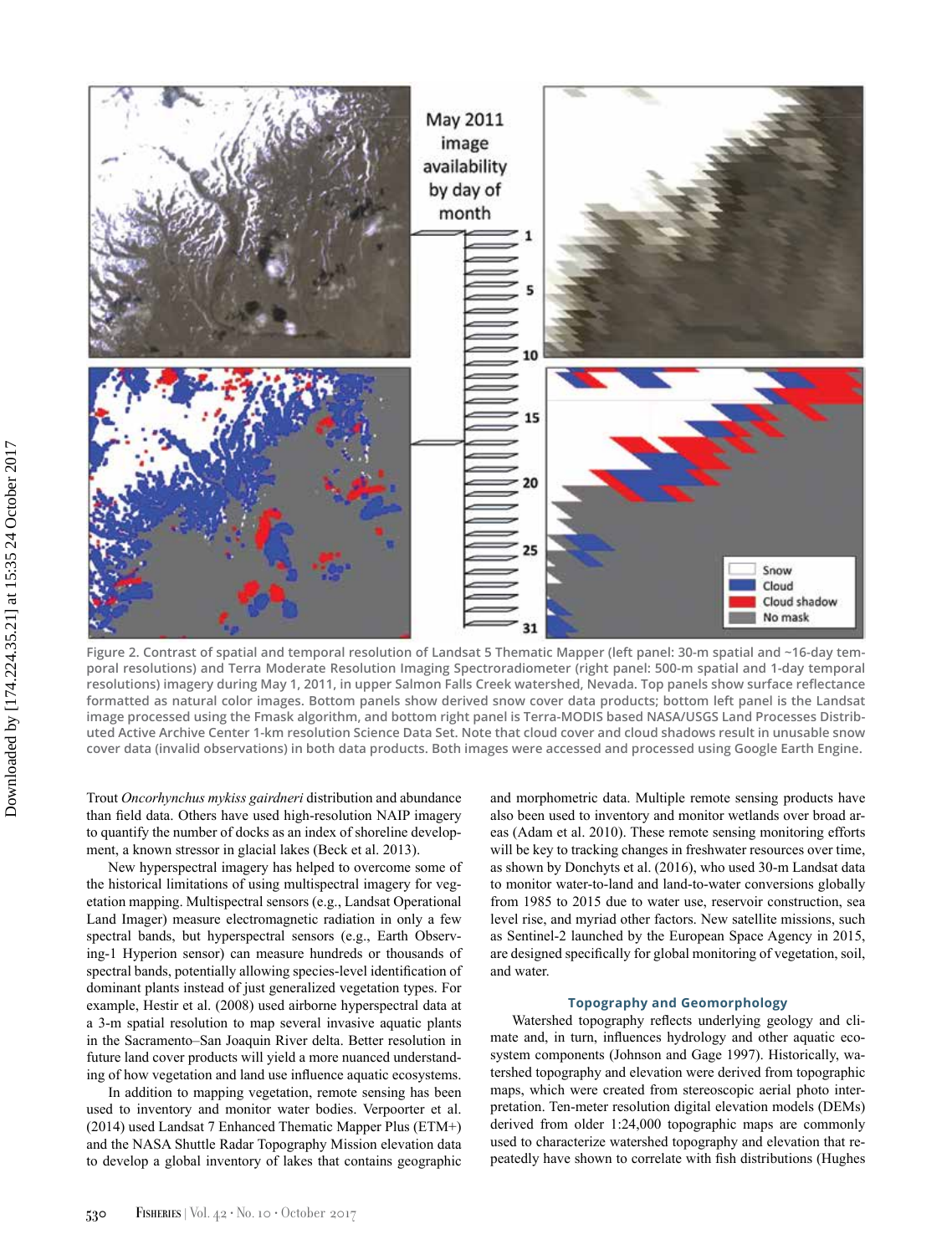et al. 2006). Small-scale physical features of streams such as unconfined valley bottoms that can be identified using DEMs have also been linked to fish distributions (Wenger et al. 2011). More recently, DEMs are being created using satellite-based sensors. For example, WorldDEM is a commercially available (Airbus Defense and Space, Toulouse, France) global DEM with 12-m spatial resolution (2-m relative vertical accuracy) created from Synthetic Aperture Radar (SAR) data collected by German Tan-DEM-X and TerraSAR-X satellites. These types of data will be useful in quantifying changes in elevation and topography over time in dynamic landscapes.

High-resolution hyperspectral imagery has also been used to map channel morphology (Leglieter et al. 2004). Marcus et al. (2003) used airborne, 128-band hyperspectral imagery and a supervised image classification to map instream habitat types (e.g., riffles, glides, pools) in Wyoming. Hugue et al. (2016) used multispectral WorldView II data (2-m resolution) in a hydraulic model to map spatial heterogeneity in physical habitat across the Kiamika River, Quebec, Canada. Continued advancement in hyperspectral sensors, such as an increased number of spectral bands, may help overcome some limitations of habitat mapping below surface waters resulting from optical properties, turbidity, and surface turbulence (Leglieter et al. 2004; Hestir et al. 2015).

The three-dimensional structure of terrestrial and aquatic ecosystems can be mapped using Light Detection and Ranging (LiDAR), a form of laser altimetry yielding detailed data (i.e., <0.5 m pixels) on vegetation height and ground elevation simultaneously (Figure 4; Vierling et al. 2008). In a novel application, Kasprak et al. (2012) used airborne LiDAR data to map large wood recruitment potential in the Narraguagus River, Maine, to understand how large wood deficiency may be linked to declining Atlantic Salmon *Salmo salar*. Unlike traditional LiDAR, green LiDAR can penetrate surface water and has been used to map floodplain and underwater stream channel characteristics important to spawning salmon (McKean et al. 2008). Most LiDAR data have been collected from airborne sensors through expensive custom orders. However, spaceborne LiDAR sensors now exist, such as on NASA's ICESat mission (2003–2010), and data from those sensors have been used to develop a global DEM (70-m resolution) and other products; the second ICESat-2 mission is planned for 2018. Continued deployment of LiDAR sensors on space missions will increase the spatial coverage, resolution, and accessibility of LiDAR data that are typically collected from airborne platforms for specific applications.

### **Climate**

Many remote sensing platforms collect weather and climate data important to aquatic ecosystems. For example, the AVHRR instrument aboard the Polar-Orbiting Operational Environmental Satellite collects multispectral data twice daily to characterize cloud cover, surface temperatures (water and land), vegetation, snow, and ice. Satellite data often serve as inputs into other modeling systems, such as general circulation models (also called global climate models) that predict air temperature and precipitation. Climate data can be used along with soil, vegetation, and topography as inputs for hydrologic models, such as the variable infiltration capacity model (Liang et al. 1994).

Water temperature strongly influences aquatic ecosystem structure and function, including the physiology of ectothermic organisms. Until recently, air temperature was commonly used as an imperfect surrogate for stream and lake temperatures that did not exist across broad scales (e.g., Wenger et al. 2011). However, stream temperatures are now being accurately predicted across broad spatial domains from in situ observations and remotely sensed covariates using statistical models. For example, land surface temperatures measured by Moderate Resolution Imaging Spectroradiometer (MODIS) thermal sensors have been used to model daily stream temperatures (1-km resolution) across the John Day River basin, Oregon, an important river system for temperature-sensitive and imperiled salmonids (Falke et al. 2013). The NorWeST stream temperature dataset (Isaak et al. 2016) includes mean August stream temperatures every 1-km across much of the western United States as predicted from topography, vegetation, and climate (data from the NASA Shuttle Radar Topography Mission, Landsat, and third-generation regional climate modeling, respectively), and the data set has been used to predict future cold-water refuges for fish (Falke et al. 2015; Isaak et al. 2015).

Surface water temperatures are increasingly being measured directly using airborne and spaceborne infrared sensors (Dugdale 2016). For example, Tonolla et al. (2012) linked the dynamics of fish distributions in floodplain areas of the Oder River, Germany, to thermal gradients and patches quantified using airborne forward-looking infrared. This technology has also been used to characterize salmon and trout habitat (Vatland et al. 2015) and map fish growth potential in reservoirs (Budy et al. 2011). Spaceborne thermal sensors have been used to document global increases of  $0.045^{\circ}\text{C} \pm 0.011^{\circ}\text{C/year}$  in large lake surface temperatures, with higher warming rates at higher latitudes (Schneider and Hook 2010).

Ice is a prominent feature of aquatic systems in cold climates. Seasonal coverage, type, and thickness of ice can be measured using SAR because ice produces a unique backscatter signature in radio and microwave signals (Duguay et al. 2015). Spaceborne radar data have been used to predict Chum Salmon *O. keta* spawning habitat based, in part, on areas of groundwater upwelling as indicted by persistent ice-free areas (Wirth et al. 2012) and identify Broad Whitefish *Coregonus nasus* overwintering habitat based on pool depth in ice-covered rivers (Brown et al. 2010).

Hydrology plays a central role in stream ecosystems, and remote sensing has long been used for hydrologic modeling. Climate data, along with other remotely sensed data, are inputs for macroscale hydrologic models (Liang et al. 1994) that are then downscaled to estimate ecological flows in small streams where they have been used to link the frequency of winter high flows to the distribution of fall spawning salmonids (Wenger et al. 2011). In Rocky Mountain streams designated as critical habitat for Bull Trout *Salvelinus confluentus*, flow intermittency was predicted using snowpack persistence into the summer as measured from Landsat imagery (Sando and Blasch 2015).

# **Primary Productivity**

Primary productivity influences freshwater fish production and is typically estimated using in situ measurement of biogeochemical properties. Remote sensing can improve the spatial and temporal coverage of water quality measurements by linking in situ measurements with several types of remote sensing data. In an early example, Carpenter and Carpenter (1983) used statistical models to link Landsat Multispectral Scanner System (MSS) data to in situ turbidity and algal pigment data in several Australian lakes. Satellite data were then used with the model to predict the water quality parameters lake-wide over several time periods. Other models have been developed to estimate primary productivity (both surface and profile estimates) in Estonian lakes using Envisat Medium Resolution Imaging Spectrometer data (Kauer et al. 2015).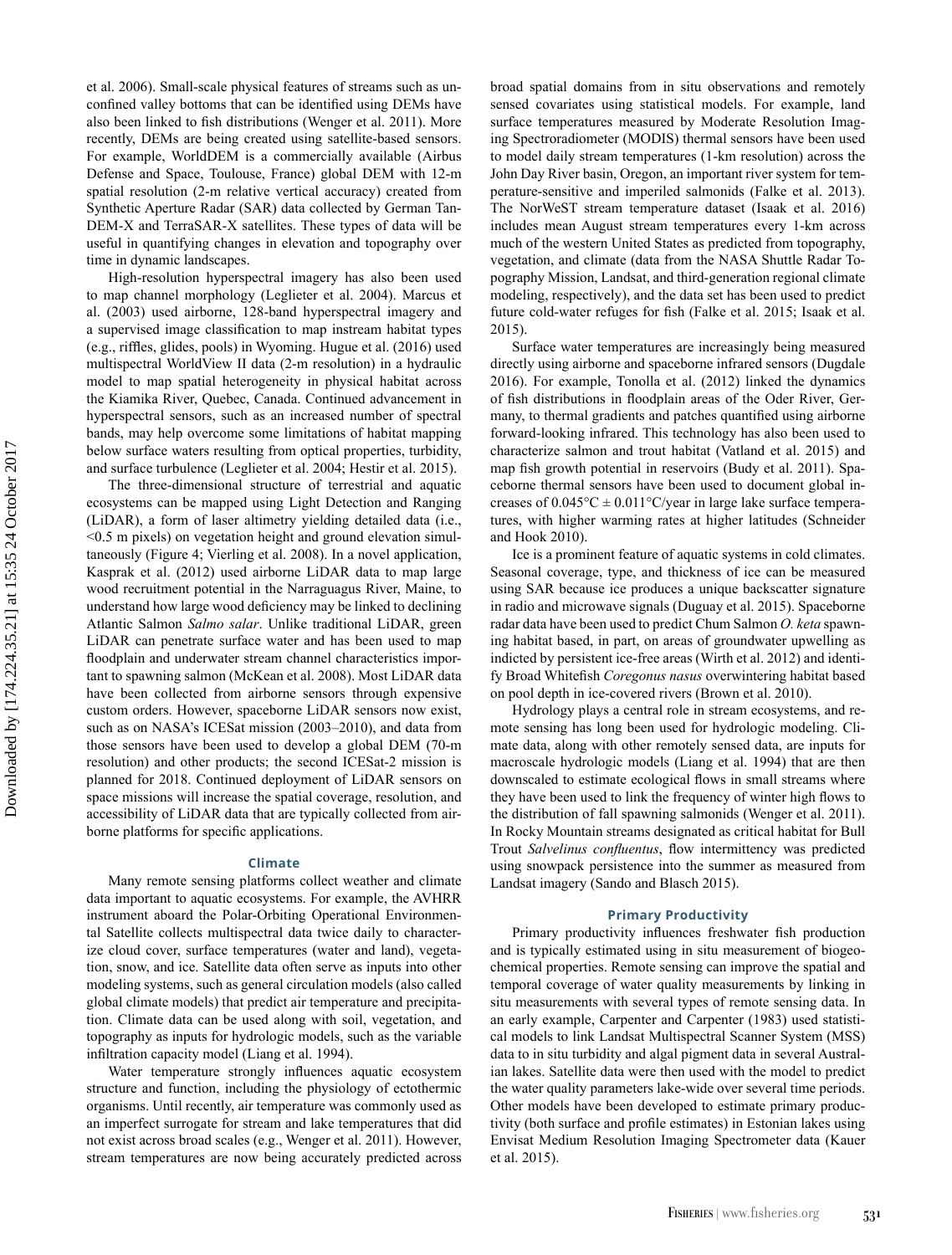

**Figure 3. (A) Landsat 5 Thematic Mapper false-color images and (B) NDVI for dry (1992) and wet (2011) years showing interannual differences in riparian vegetation productivity during mid-July in upper Salmon Falls Creek watershed, Nevada. (C) Landsat NDVI significantly increased (***P* **< 0.001) from 1985 to 2011 in a riparian exclosure in the watershed. (D) Redband Trout** *Oncorhynchus mykiss gairdneri* **have higher densities at stream sites with higher riparian NAIP NDVI values in Salmon Falls Creek where stream temperatures are suitable as shown by quantile regression.**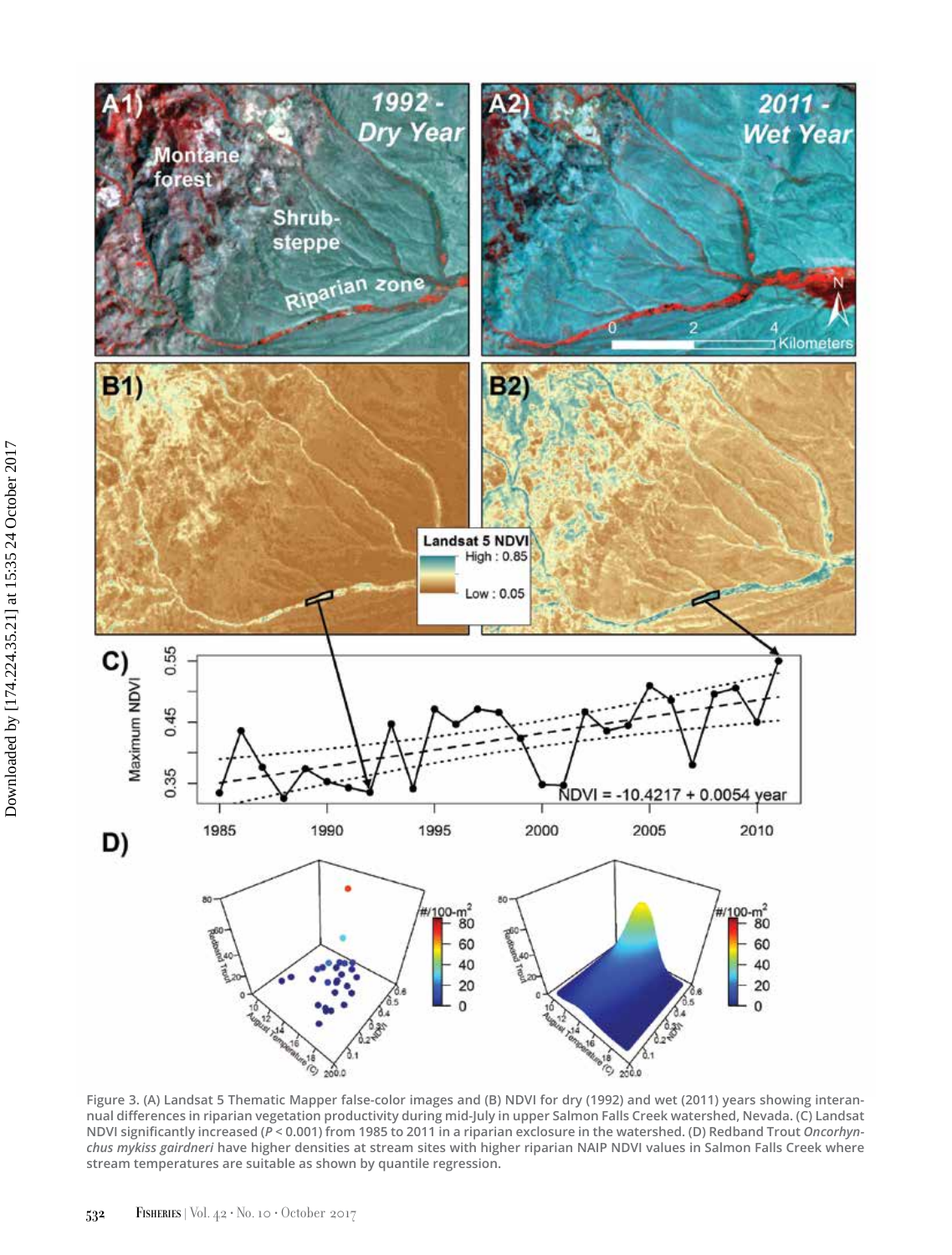Productivity of aquatic systems has also been inferred from estimates of terrestrial primary productivity. In Norway, good predictions of lake productivity (as chlorophyll-*a*) were obtained from a model that included terrestrial Normalized Difference Vegetation Index (NDVI) data from the Polar-Orbiting Operational Environmental Satellites–AVHRR sensor as well as other factors; NDVI is an indicator of active photosynthesis and plant vigor computed from multispectral data (Pettorelli et al. 2005). Lake productivity was then shown to influence sea migration behavior in Arctic Char *S. alpinus* (Finstad and Hein 2012) and competitive dominance between Arctic Char and Brown Trout *S. trutta* (Finstad et al. 2011). Tanentzap et al. (2014) used Landsatderived NDVI as a measure of vegetation density to show how forest cover alteration influenced terrestrial organic inputs into a boreal lake, the productivity of aquatic food webs, and the growth of age-0 Yellow Perch *Perca flavescens* near lake–stream interfaces. Gross and net terrestrial primary productivity (GPP and NPP, respectively) are now being estimated directly from satellite data, and there have been studies linking MODIS-derived estimates of terrestrial NPP to freshwater fish species richness across the globe at a resolution of 1° (Pelayo-Villamil et al. 2015).

Satellite data have also been pivotal in investigating dynamics of aquatic macrophytes. Massicotte et al. (2015) found that larval Yellow Perch recruitment in fluvial Lake Saint-Pierre along the U.S.–Canada border was associated with aquatic vegetation mapped using Landsat-derived Enhanced Vegetation Index data, which helped overcome logistical constraints with in situ vegetation sampling. Zhao et al. (2013) also used Landsat data to assess the spatial and temporal changes in aquatic vegetation, and thus fish habitat, due to human activities in Taihu Lake, China.

### **Water Use**

With increasing pressure on water resources, there have been focused efforts to document ecological responses to hydrologic alteration (Poff and Zimmerman 2010). This requires two foundational steps often dependent on remote sensing: mapping natural flow regimes and quantifying hydrologic alteration. Flow regime classifications are based on climate, topography, and soils measured from remote sensing products (Leasure et al. 2016). These same data have also been used in indices of hydrologic disturbance and more directly as predictors for model-based estimates of natural flow conditions (Carlisle et al. 2010). These models are often constructed using dozens of predictors representing various aspects of climate, land cover, soils, and hydrology derived from remote sensing and other data sources.

Human withdrawals of freshwater impact aquatic ecosystems and fisheries, but quantifying water withdrawal and streamflow alteration across large regions has been challenging (Carlisle et al. 2010). However, new evapotranspiration models using land surface temperature derived from thermal infrared Landsat data are being used to evaluate and improve irrigation efficiency, monitor water rights, negotiate interstate water-sharing agreements, and determine water allocations, all of which have the potential to help prioritize water conservation and management to balance instream flow and fisheries needs with societal needs (Anderson et al. 2012).

# **Disturbances and Disasters**

Disturbances and disasters can strongly affect freshwater habitats and biota. Wildfire can influence watershed and riparian vegetation and result in debris flows that alter stream habitat and fishes (Rieman et al. 2010). Wildfire risk predictions based on remotely sensed topographic, vegetation, and canopy structure data have been used in decision support tools for Bull Trout that inform fire fuel and riverine connectivity management to facilitate population persistence (Falke et al. 2015). Remotely sensed wildfire data are available from several U.S. interagency programs: the Active Fire Mapping Program (fsapps.nwcg.gov/afm), the LANDFIRE program (landfire.gov), and the Monitoring Trends in Burn Severity Program (mtbs.gov).

Floods also influence freshwater ecosystems, and radar and multispectral data have been used to map flooding (reviewed by Klemas 2014). Alsdorf et al. (2000) used Space Shuttle SAR data to document daily water-level changes in the Amazon floodplain of 2 to 10 cm per day. In another application, Landsat, Satellite Pour l'Observation de la Terre (SPOT; Spot Image, Toulouse, France), and RapidEye (Planet Labs, San Francisco, California) data were used to measure connectivity of floodplain lakes to the Saskatchewan River, Canada. Lakes closer to the main channel had limnological characteristics similar to the river itself, whereas less-connected lakes were more influenced by local climate and environmental characteristics (MacKinnon et al. 2015).

# **EMERGING TOOLS FOR FISHERIES APPLICATIONS New Sensors and Platforms**

Long-running Earth observation programs continue to be a priority and provide invaluable data continuity for study of changing environments. Landsat's multidecadal data continuity is a key reason for its wide use (Turner et al. 2015). The joint NASA/USGS Landsat program launched Landsat 8 in 2013, and Landsat 9 is projected to launch in 2023. Continuity missions are also in place or planned by the lead agencies for MODIS (Suomi NPP and VIIRS; jointmission.gsfc.nasa.gov), Sentinel 2A and 2B (Sentinel 2C and 2D; sentinel.esa.int), and SPOT (PROBA-V; proba-v.vgt.vito.be/en). New R-series missions for the Geostationary Operational Environmental Satellite (GOES; goes-r.gov) program will provide higher resolution weather data to improve weather forecasting (a new GOES-R satellite was launched in November 2016). Even some airborne programs were designed for data continuity, such as NAIP imagery, which provides periodic coverage (~3-year frequency) of the United States at a high spatial resolution (1 m).

Advanced sensor technology facilitates freshwater investigations that were not previously possible. Spaceborne hyperspectral sensors are becoming more common after the recent success of the Hyperion sensor (220 spectral bands, 30-m spatial resolution) aboard the NASA EO-1 satellite. Airborne hyperspectral sensors, for example, have been used to map instream habitats, depths, and large wood in streams (Marcus et al. 2003). Likewise, advancements in LiDAR technology, including both spaceborne LiDAR and airborne green LiDAR, are increasing availability of highresolution topographic data, including state-of-the-art freshwater bathymetry data (McKean et al. 2008). In addition, Earth is now orbited by a fleet of commercial satellites with specialized sensors that have targeted spectral bands, submeter resolution, and daily return times that should prove useful for unique applications (e.g., WorldView, GeoEye, QuickBird).

Innovative new remote sensing platforms such as microsatellites and unmanned aerial vehicles (UAVs) are also opening new possibilities. UAVs provide cost-efficient, high-spatial-resolution data with low-altitude flights at spatial extents not possible with field surveys. This was demonstrated by using UAVs to map nuisance green algae on the Clark Fork River, Montana (Flynn and Chapra 2014). UAVs have also been used in combination with SPOT satellite imagery to study postflood revegetation processes in French rivers (Hervouet et al. 2011). Small startup companies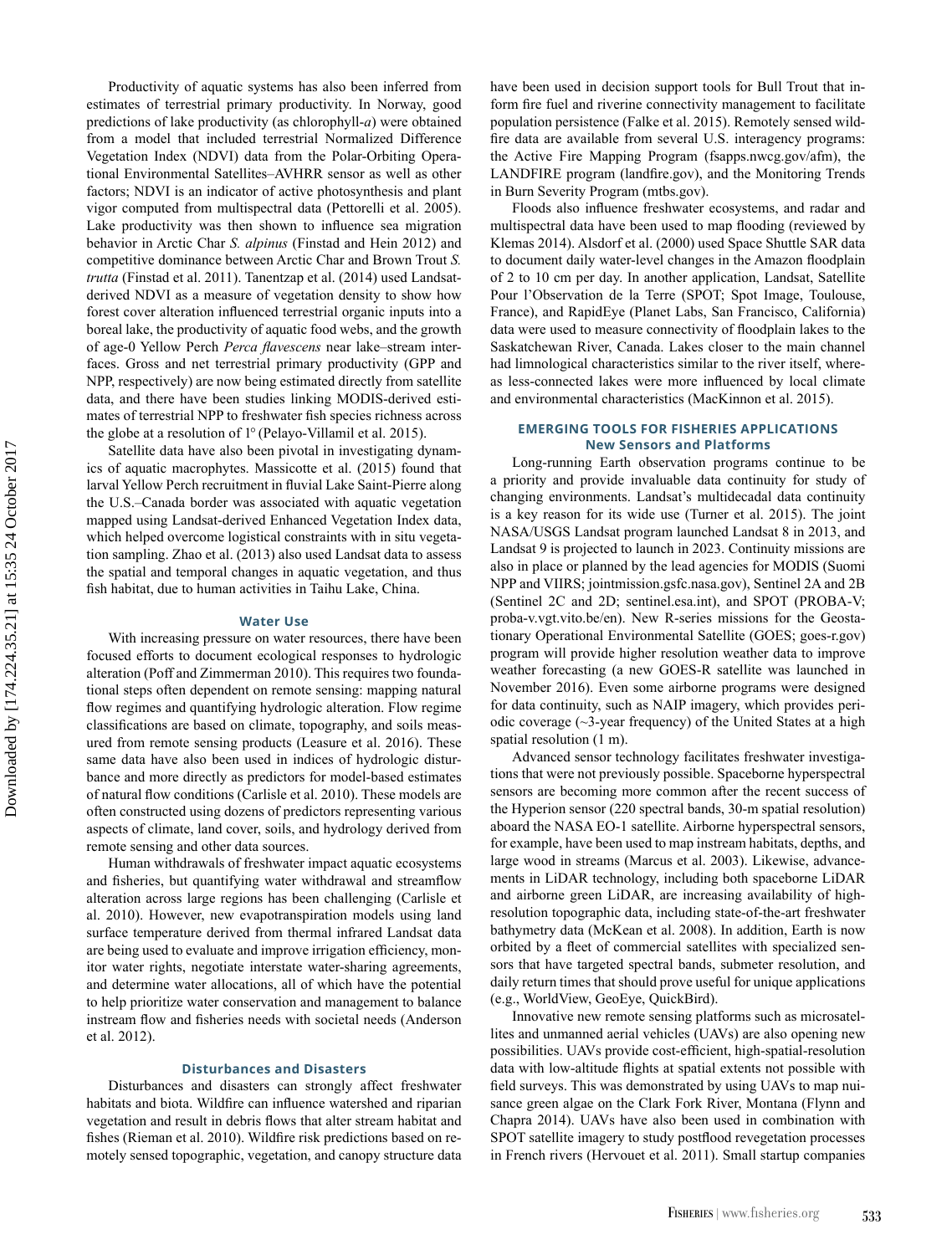

Transect position - SW to NE (m)

**Figure 4. Top panels (left to right): Aerial imagery, airborne LiDAR vegetation height (first laser return minus last laser return) and ground elevation (last laser return), and solar exposure on surface water showing spatial variation in vegetation height (reflecting vegetation type and structure), hillslope and floodplain topography, and stream shading for the Boise River, Boise, Idaho. Bottom panel: Transverse profile of vegetation and floodplain elevations from LiDAR data. LiDAR data resampled to 3-m spatial resolution.**

are developing microsatellites with lower development times and costs when compared to traditional satellites. The smallest satellites, nanosatellites, may be less than 10 kg with costs as low as US\$1 million, compared to larger satellites that can be over 1,000 kg and \$500 million.

# **Future Data Products**

Global and regional-scale change detection (e.g., land cover and climate) will continue to be a focal point for freshwater fisheries. For example, global changes in forest cover over several decades were measured at a 30-m spatial resolution using Landsat archives (Hansen et al. 2013), and future changes to land use and climate are expected to influence fisheries in different ways (Radinger et al. 2016). As programs like Landsat continue to accumulate longer time series, more change detection products will become available. Recent versions of the NLCD now even include summaries of land cover change over time. In parallel, new water temperature and hydrology models are being developed with remotely sensed measures of vegetation, topography, and climate. As mentioned earlier, the NorWeST project is developing spatial predictions of stream temperatures every 1 km across large portions of the United States (Isaak et al. 2015). USGS Geospatial Attributes of Gages for Evaluating Streamflow (GAGES II) was an effort to develop models of streamflow at that same scale but using data from streamflow gages and not remote sensing platforms (Carlisle et al. 2010).

Stream networks are now represented in geospatial hydrography databases with unique identifiers for stream segments (con-

fluence-to-confluence reaches) and hydrologic units. These databases provide standardized frameworks for archiving stream- and lake-related information that is often derived from remote sensing data. The National Hydrography Dataset Plus (NHD+; horizonsystems.com/nhdplus) and the National Watershed Boundary data set (nhd.usgs.gov/wbd.html) data sets are used in this way. For example, the StreamCat data set contains information on land cover, runoff, soils, and other watershed attributes for specific stream segments in the NHD+ data set (Hill et al. 2016). These databases are often the foundation for large-scale aquatic assessments and planning frameworks (Williams et al. 2007; Esselman et al. 2011).

# **Data Access and Acquisition**

Though remote sensing data archives are now more accessible through platforms like USGS Global Visualization Viewer (GloVis), USGS Earth Explorer, and the European Space Agency's Copernicus Open Access Hub, contemporary imagery and derived products are often now available in near real time. Terra/ Aqua MODIS, Landsat Operational Land Imager, and Sentinel data are available within 24 h of acquisition. The Active Wildfire Mapping Program uses MODIS data for near-real-time wildfire mapping. Other innovative applications include continually updated species distribution maps like Yale University's Map of Life (mol.org) and population models like Stony Brook University's Mapping Application for Penguin Populations and Projected Dynamics (MAPPPD) project (penguinmap.com) that use the most recent and near-real-time remote sensing data.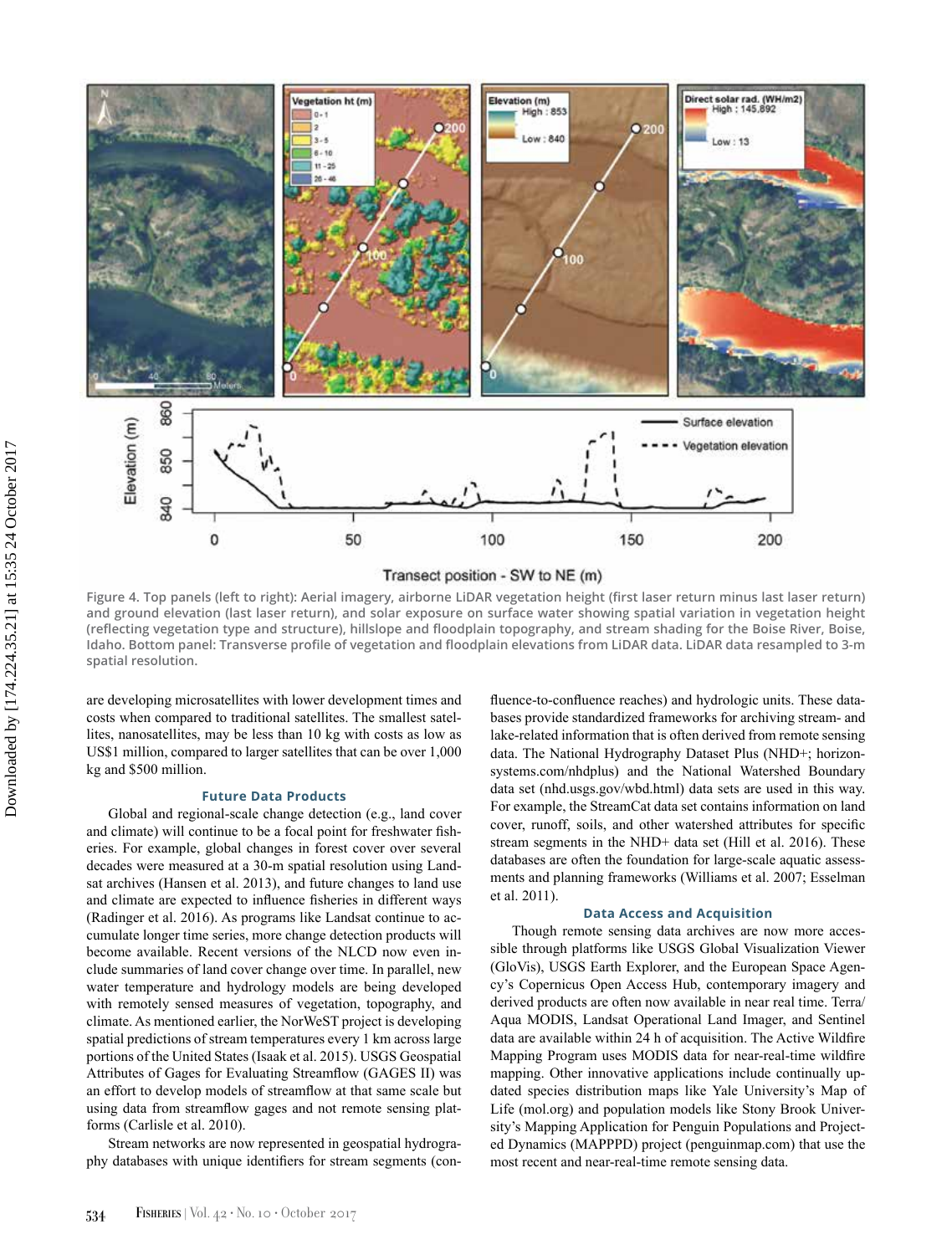Cloud-based storage and automated processing of remote sensing data overcome key historical limitations: data storage, computing power, and software licensing. This drastically increases access to data at spatial and temporal scales relevant to fisheries. Free, cloud-based platforms such as NASA Earth Exchange and Google Earth Engine allow individuals to access, manipulate, and analyze petabytes of imagery with only a desktop computer and an Internet connection. These platforms are behind big data applications like Deltares Aqua Monitor that offer nearreal-time monitoring of surface water gains and losses globally with 30-m spatial resolution (Donchyts et al. 2016).

# **DISCUSSION**

Despite new developments, several challenges remain. Many commercial satellites and almost all airborne platforms can still be cost-prohibitive for landscape-scale applications (Turner et al. 2015). Manipulation of raw data requires some remote sensing expertise, and there will still be a lag in development of some derived products useful for freshwater applications. Freshwaters in general are optically complex, and sensors designed for oceanographic purposes yield data that are spatially and spectrally too coarse for use in inland waters because aquatic vegetation communities need to be differentiated at higher spatial resolutions than the broad spatial gradients typical of off-shore algal communities. Use of multi- and hyperspectral imagery in riverine habitats can be complicated by bottom reflectivity, water column optical properties (e.g., turbidity), and surface turbulence (Marcus et al. 2003). Similar factors influence bathymetry and benthic substrate measurement accuracy in lakes (Dörnhöfer and Oppelt 2016)

Other challenges include the need for in situ data across broad scales for validating remote sensing products (Schaeffer et al. 2013). The void in in situ data highlights the need for closer coordination between the fisheries and aquatic resources communities and remote sensing community. Progress *is* being made, however, as exemplified by the Wabash River in Indiana where a spectral and biogeochemical database is being developed to facilitate remote sensing of water quality in large rivers (Tan et al. 2016). Here, spectral measurements are taken at the same time as in situ measurements of primary production, organic matter, and nutrients so that models can be developed to understand how water quality changes with hydrology and other factors using remote sensing data.

Most freshwater fisheries studies using remotely sensed data have emphasized spatial rather than temporal variability in the environment. This is because derived data products and summaries are only updated once or twice a decade, even though the underlying remote sensing data are collected much more frequently. However, increased availability and accessibility of imagery archives has expanded our understanding of how temporal variability in terrestrial and aquatic landscapes influences freshwater ecosystems (Figure 3; Tonolla et al. 2012). The rapid availability of remote sensing data could also drive near-real-time applications of remote sensing for regulatory compliance (e.g., temperature exceedance, illegal fishing), threat response (e.g., wildfire), and recreational fisheries management (e.g., biologically based seasons).

Remote sensing clearly has advanced the knowledge of freshwater fisheries across broad landscapes, and we highlighted these advances to make its application more accessible to fisheries biologists and managers (Text Box; Table 1). More platforms and better sensors will continue to improve the spatial, temporal, and spectral resolution of remote sensing data and products derived

### **A ROADMAP: PRACTICAL GUIDANCE FOR USE OF REMOTE SENSING DATA**

With rapid advancements in remote sensing, the sheer volume of information, raw data, and derived products can be overwhelming. NASA's Applied Remote Sensing Training Program (arset.gsfc.nasa.gov) offers online or in-person training and covers a variety of topics that include introductory material, and most data delivery platforms (e.g., Google Earth Engine) have some sort of training tutorial. Here are a few simple steps to get started:

Step 1: Identify Question: Identify a research or management question that can be addressed with available remotely sensed data and limited project resources. Know the available data options when developing your question, and know how others have used remote sensing data for similar questions. Tables 1 and S1 are good starting points.

Step 2: Data Acquisition: Review available data sets suitable for your question, paying particular attention to spatial resolution, spectral characteristics, temporal availability, postprocessing requirements, and costs. You must balance trade-offs between these factors when selecting a data product. For example, four-band NAIP data (1-m resolution) requires approximately 500 times as much storage as seven-band Landsat data (30-m resolution) along with a commensurate increase in processing time. Many data sets are available for free, so start with those if possible. Data are easily accessible from Google Earth Engine, NASA Earth Exchange, and USGS Global Visualization Viewer GloVis and Earth Resources Observation and Science.

Step 3: Data Processing and Storage: Some data sets require significant postprocessing. For example, satellite images often require cloud removal and atmospheric correction to calculate a reliable vegetation index. A digital elevation model must go through several processing steps to delineate streams or watersheds if existing hydrography frameworks are insufficient. This requires time, expertise, software, computing power, and data storage. These steps are often worthwhile, and sometimes necessary, to get a quality data set. However, services may be available to automate processing (Google Earth Engine, USGS StreamStats, Geodata Crawler), and there are often free data products that meet your needs (NHD+, NorWeST, NLCD, BioClim, LANDFIRE, GAGES II, and StreamStats).

Step 4: From Data to Information: Once you have acquired and processed a remotely sensed data set, you still need to extract and summarize the data for your question. Some fisheries research questions require different spatial scales of measurement. For example, assume that you have a raster of NDVI values for your study area, but your research question relates fish abundance to riparian vegetation upstream of your sample sites. For every site where you measured fish abundance, you need to delineate the upstream riparian zone and summarize NDVI values within those areas (e.g., mean, minimum, SD). Services are now becoming available to automate these steps (USGS StreamStats, Geodata Crawler). There are also efforts to map stream networks and archive fisheries-relevant information about particular stream segments and hydrologic units (NHD+, USGS GAG-ES II). Thus, existing geospatial data sets may already contain the data summary you need.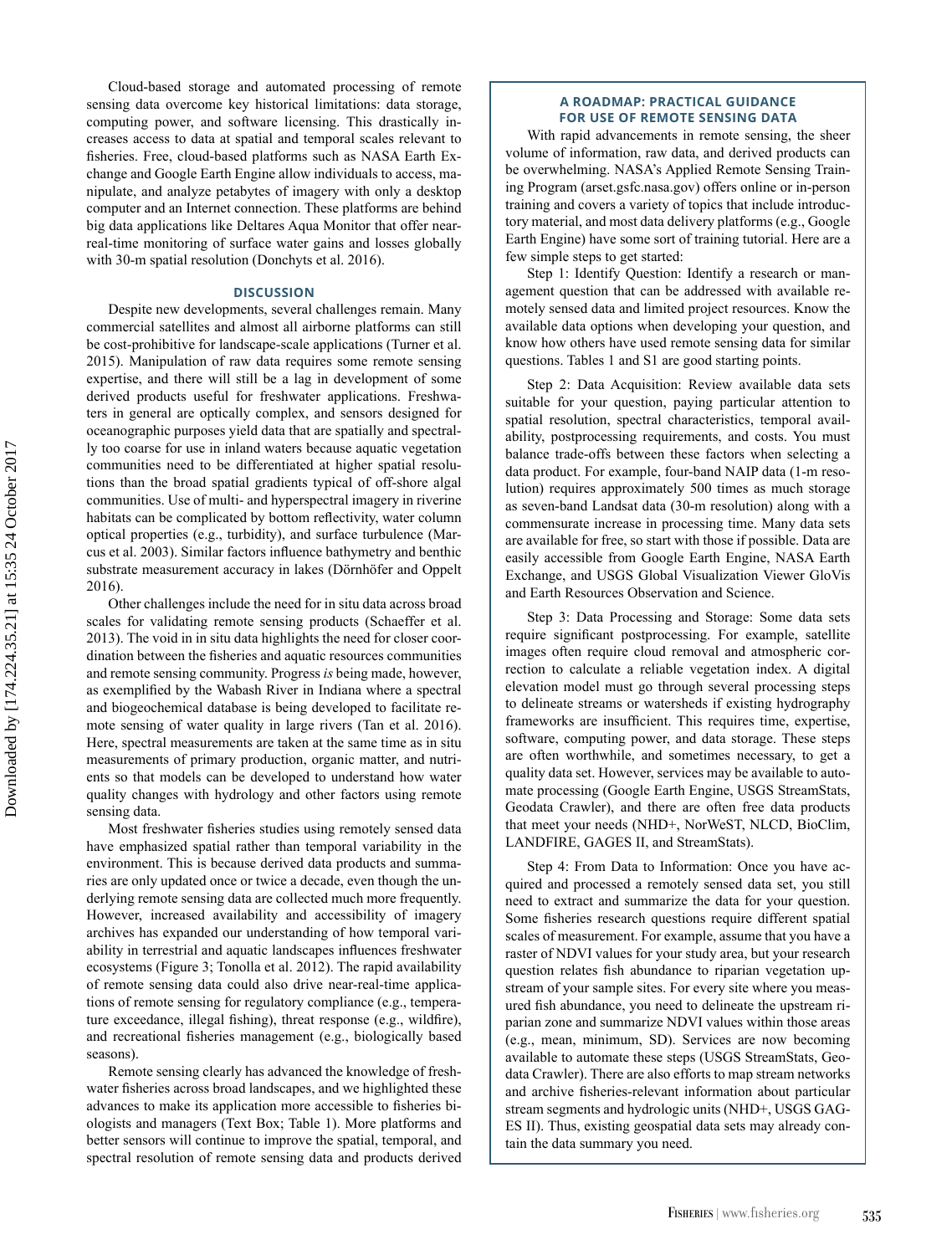### **ACKNOWLEDGMENTS**

We thank H. Neville, J. Dunham, C. Torgersen, D. Whitacre, two anonymous reviewers, and the editors for constructive reviews of earlier manuscript versions.

### **FUNDING**

This project was funded by National Aeronautics and Space Administration (NASA) grant #NNX14AC91G, U.S. Bureau of Land Management, and Trout Unlimited's Coldwater Conservation Fund.

### **SUPPLEMENTARY FILES**

Available: www.tu.org/rem-sens-fish

Table S1: Examples of commonly used commercial and governmental (civilian) spaceborne satellites and sensors used in natural resources applications of remote sensing.

### **REFERENCES**

- Adam, E., O. Mutanga, and D. Rugege. 2010. Multispectral and hyperspectral remote sensing for identification and mapping of wetland vegetation: a review. Wetlands Ecology and Management 18:281– 296.
- Alsdorf, D. E., J. M. Melack, T. Dunne, L. A. K. Mertes, L. L. Hess, and L. C. Smith. 2000. Interferometric radar measurements of water level changes on the Amazon flood plain. Nature 404:174–177.
- Anderson, M. C., R. G. Allen, A. Morse, and W. P. Kustas. 2012. Use of Landsat thermal imagery in monitoring evapotranspiration and managing water resources. Remote Sensing of Environment 122:50– 65.
- Beck, M. W., B. Vondracek, L. K. Hatch, and J. Vinje. 2013. Semi-automated analysis of high-resolution aerial images to quantify docks in glacial lakes. ISPRS Journal of Photogrammetry and Remote Sensing 81:60–69.
- Brown, R. S., C. R. Duguay, R. P. Mueller, L. L. Moulton, P. J. Doucette, and J. D. Tagestad. 2010. Use of synthetic aperture radar (SAR) to identify and characterize overwintering areas of fish in ice-covered Arctic rivers: a demonstration with Broad Whitefish and their habitats in the Sagavanirktok River, Alaska. Transactions of the American Fisheries Society 139:1711–1722.
- Budy, P., M. Baker, and S. K. Dahle. 2011. Predicting fish growth potential and identifying water quality constraints: a spatially-explicit bioenergetics approach. Environmental Management 48:691–709.
- hydrological alteration in streams. River Research and Applications **held and The Common and Application** ment. Geomorphology 253:353-369. FL 32611. E-mail: dchagaris@ufl.edu 26:118–136. Carlisle, D. M., J. Falcone, D. M. Wolock, M. R. Meador, and R. H. Norris. 2010. Predicting the natural flow regime: models for assessing
- ity using Landsat data. Remote Sensing of Environment 13:345–352. **Computing and visualization of cl** Carpenter, D. J., and S. M. Carpenter. 1983. Modeling inland water qual-
- **Kristen Dahl |** University of Florida, Gainesville, FL to characterize Redband Trout habitat in a remote desert landscape. **Jennifer Granner Crannels Society 144:1322–1339.**<br>The American Fisheries Society 144:1322–1339. Dauwalter, D. C., K. A. Fesenmyer, and R. Bjork. 2015. Using aerial imagery
- de Giesen. 2016. Earth's surface water change over the past 30 Donchyts, G., F. Baart, H. Winsemius, N. Gorelick, J. Kwadijk, and N. van years. Nature Climate Change 6:810–813.
- Dörnhöfer, K., and N. Oppelt. 2016. Remote sensing for lake research and monitoring—recent advances. Ecological Indicators 64:105–122.
- and monitoring—recent advances, Ecological mulcators 04.100–122.<br>Dugdale, S. J. 2016. A practitioner's guide to thermal infrared remote sensing of rivers and streams: recent advances, precautions and considerations. Wiley Interdisciplinary Reviews: Water 3:251–268.
- Duguay, C. R., M. Bernier, Y. Gauthier, and A. Kouraev. 2015. Remote lsaak, D. J., M. **James A. Morris, Morris, 1997, 200 and Morrisms Construction**<br>Remote sensing of the cryosphere. John Wiley and Sons, Oxford, United Kingdom. sensing of lake and river ice. Pages 273–306 *in* M. Tedesco, editor.
- Esselman, P. C., D. M. Infante, L. Wang, D. Wu, A. R. Cooper, and W. W. Taylor. 2011. An index of cumulative disturbance to river fish habitats of the conterminous United States from landscape anthropogenic activities. Ecological Restoration 29:133–151.
- Falke, J. A., J. B. Dunham, C. E. Jordan, K. M. McNyset, and G. H. Reeves. 2013. Spatial ecological processes and local factors predict the distribution and abundance of spawning by steelhead (*Oncorhynchus mykiss*) across a complex riverscape. PLoS ONE 8(11):e79232.
- Falke, J. A., R. L. Flitcroft, J. B. Dunham, K. M. McNyset, P. F. Hessburg, and G. H. Reeves. 2015. Climate change and vulnerability of Bull Trout (*Salvelinus confluentus*) in a fire-prone landscape. Canadian Journal of Fisheries and Aquatic Sciences 72:304–318.
- Finstad, A. G., T. Forseth, B. Jonsson, E. Bellier, T. Hesthagen, A. J. Jensen, D. O. Hessen, and A. Foldvik. 2011. Competitive exclusion along climate gradients: energy efficiency influences the distribution of two salmonid fishes. Global Change Biology 17:1703–1711.
- Finstad, A. G., and C. L. Hein. 2012. Migrate or stay: terrestrial primary productivity and climate drive anadromy in Arctic Char. Global Change Biology 18:2487–2497.
- Flynn, K. F., and S. C. Chapra. 2014. Remote sensing of submerged aquatic vegetation in a shallow non-turbid river using an unmanned aerial vehicle. Remote Sensing 6:12815–12836.
- Goetz, S. J. 2006. Remote sensing of riparian buffers: past progress and future prospects. Journal of the American Water Resources Association 42:133–143.
- Hansen, M. C., P. V. Potapov, R. Moore, M. Hancher, S. A. Turubanova, A. Tyukavina, D. Thau, S. V. Stehman, S. J. Goetz, T. R. Loveland, A. Kommareddy, A. Egorov, L. Chini, C. O. Justice, and J. R. G. Townshend. 2013. High-resolution global maps of 21st-century forest cover change. Science 342:850–853.
- Hervouet, A., R. Dunford, H. Piégay, B. Belletti, and M.-L. Trémélo. 2011. Analysis of post-flood recruitment patterns in braided-channel rivers at multiple scales based on an image series collected by unmanned aerial vehicles, ultra-light aerial vehicles, and satellites. GIScience and Remote Sensing 48:50–73.
- Hestir, E. L., V. E. Brando, M. Bresciani, C. Giardino, E. Matta, P. Villa, and A. G. Dekker. 2015. Measuring freshwater aquatic ecosystems: the need for a hyperspectral global mapping satellite mission. Remote Sensing of Environment 167:181–195.
- Hestir, E. L., S. Khanna, M. E. Andrew, M. J. Santos, J. H. Viers, J. A. Greenberg, S. S. Rajapakse, and S. L. Ustin. 2008. Identification of invasive vegetation using hyperspectral remote sensing in the California Delta ecosystem. Remote Sensing of Environment 112:4034–4047.
- Hill, R. A., M. H. Weber, S. G. Leibowitz, A. R. Olsen, and D. J. Thornbrugh. 2016. The Stream-Catchment (StreamCat) dataset: a database of watershed metrics for the conterminous United States. Journal of the American Water Resources Association 52:120–128.
- Hughes, R. M., L. Wang, and P. W. Seelbach. 2006. Landscape influences on stream habitats and biological assemblages. American Fisheries Society, Symposium 48, Bethesda, Maryland.
- Hugue, F., M. Lapointe, B. C. Eaton, and A. Lepoutre. 2016. Satellite-based remote sensing of running water habitats at large riverscape scales: tools to analyze habitat heterogeneity for river ecosystem management. Geomorphology 253:353–369.
- Huntington, J. L., K. C. Hegewisch, B. Daudert, C. G. Morton, J. T. Abatzoglou, D. J. McEvoy, and T. Erickson. 2017. Climate Engine: cloud computing and visualization of climate and remote sensing data for advanced natural resource monitoring and process understanding. Bulletin of the American Meteorological Society.
- Isaak, D. J., C. H. Luce, B. E. Rieman, D. E. Nagel, E. E. Peterson, D. L. Horan, S. Parkes, and G. L. Chandler. 2010. Effects of climate change and wildfire on stream temperatures and salmonid thermal habitat in a mountain river network. Ecological Applications 20:1350–1371.
- Isaak, D. J., S. J. Wenger, E. E. Peterson, J. M. Ver Hoef, S. W. Hostetler, C. H. Luce, J. B. Dunham, J. L. Kershner, B. B. Roper, D. E. Nagel, G. L. Chandler, S. P. Wollrab, S. L. Parkes, and D. L. Horan. 2016. NorWeST modeled summer stream temperature scenarios for the western U.S. Forest Service Research Data Archive, Fort Collins, Colorado.
- Isaak, D. J., M. K. Young, D. E. Nagel, D. L. Horan, and M. C. Groce. 2015. The cold-water climate shield: delineating refugia for preserving salmonid fishes through the 21st century. Global Change Biology 21:2540–2553.